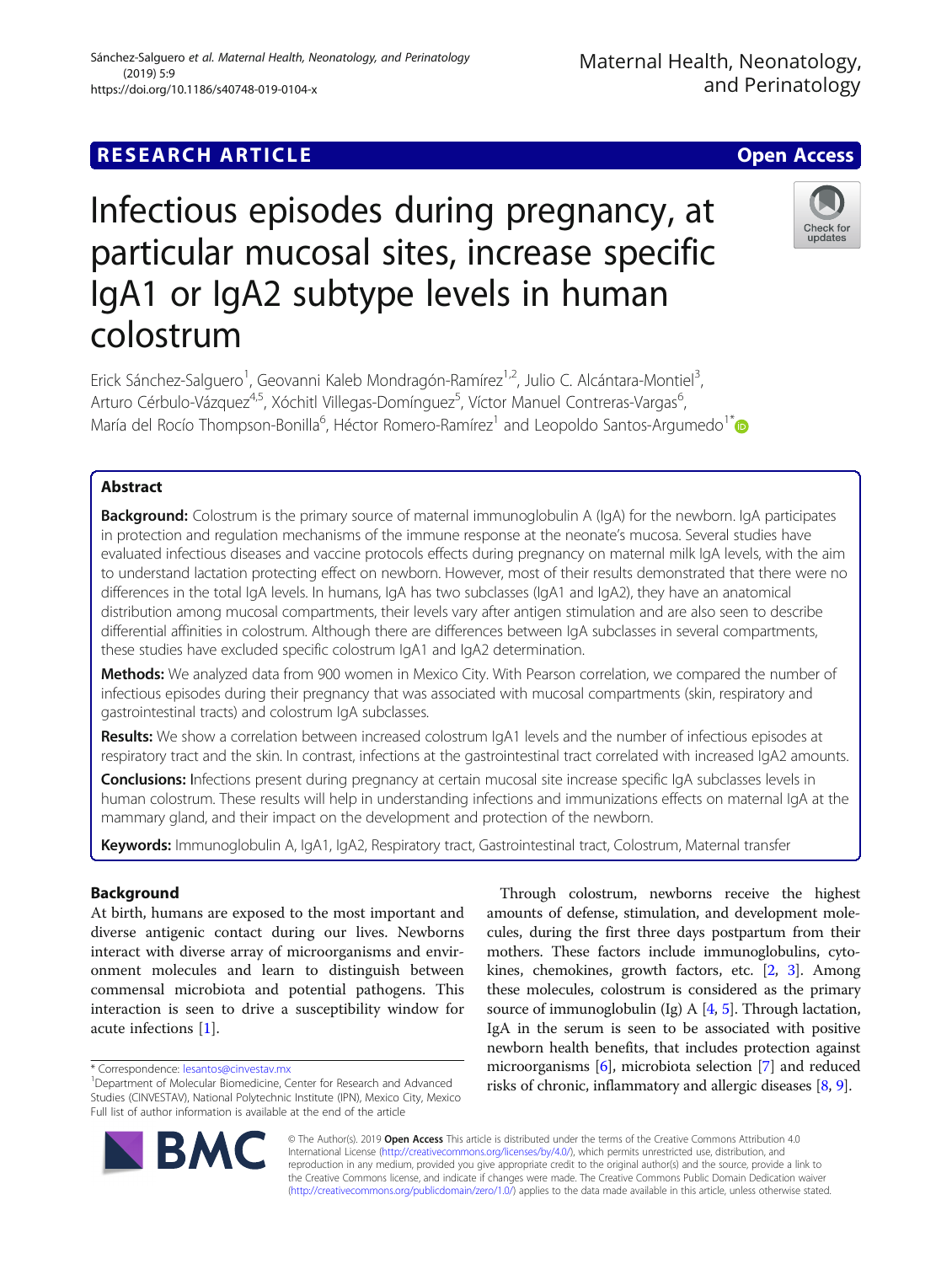<span id="page-1-0"></span>Maternal immunization during pregnancy is seen to induce antibodies production in serum and secretions (e.g., milk) [[10](#page-6-0)–[12\]](#page-6-0). Several controlled clinical studies have evaluated the effects of vaccine protocols and infectious diseases during pregnancy on colostrum and milk IgA [[13](#page-6-0), [14](#page-6-0)]. Most of their results have determined that colostrum and milk IgA levels are independent of infectious episodes numbers during pregnancy and, in some cases, also have provided contradictory information [[15](#page-6-0)–[18](#page-6-0)].

In humans, IgA is present in two subclasses (IgA1 and IgA2) and these IgA's are differentially distributed at different mucosal tracts. Their secretions are also seen to vary according to where the plasma cells were recruited during the chemokines and integrins expression in these tissues [[19](#page-6-0)]. IgA1 is predominantly found in the upper respiratory tract, skin, serum, and saliva; in contrast, IgA2 is more abundant in the small and large intestine. Post antigen stimulation, there is an increase of IgA subclasses at the distal mucosal compartments, and their secretions are found to vary based on their induction site [\[20](#page-6-0)]. Ladjeva et al. [\[21\]](#page-6-0) in their research described significant individual variations in IgA1 and IgA2 subclasses distribution in 18 colostrum samples. They also analyzed IgA reactivity against polysaccharides and proteins. Both IgA1 and IgA2 were reactive against lipopolysaccharide, but specificity for proteins was found within IgA1. However, few other studies have also analyzed the infectious episodes effect on colostrum IgA subclasses levels.

Therefore, our study mainly aimed to evaluate the effects of infections during pregnancy on colostrum IgA subclasses levels. The quantitative enzyme-linked immunosorbent assay (ELISA) technique was used to measure colostrum Ig isotypes from 900 women in Mexico City, with an emphasis on IgA1 and IgA2 levels and their association with infectious episodes (IE) numbers at mucosal tracts.

## Methods

#### Calculation of population size (n)

The population size (n) value was calculated considering the number of births during sampling lapse in Mexico City in according with Instituto Nacional de Estadística, Geografía e Informática (INEGI), 95% confidence interval  $(Z = 1.96)$ , 5% error and also bearing in mind the infectious diseases incidence in pregnant women population.

# Population selection

The present research was an analytical, cross-sectional and correlational study. This study included 900 pregnant, clinically healthy women set (Table 1) who delivered in one of the three different hospitals of Mexico City: Hospital Regional 1° de Octubre ISSSTE (HR 1° Oct, 21%), Hospital Regional de Alta Especialidad de Ixtapaluca (HRAEI, 40%) or Hospital de la Mujer (HMuj, 38.77%). All procedures were explained to women, relatives or husbands, who signed a consent form, that followed the revised Helsinki Declaration (2013) [\[22](#page-6-0)]. Clinical information related to infectious episodes in skin, respiratory, gastrointestinal or urogenital tracts during pregnancy was obtained from each patient by a personal interview and from their clinical study evaluations. Information depicted in the individual clinical reports were validated with the data obtained from their

# Inclusion and exclusion criteria

This study included women between 14 and 46 years old, a full-term pregnancy (38–42 weeks), vaginal delivery (VD) or cesarean section (C-section) and single product parturition. Exclusion criteria included the presence of maternal chronic disorder, previous abortions, preterm pregnancy, multiparous parturition, women under hormonal treatment or acute disease diagnosis three weeks prior to the delivery.

## Sample collection

All samples were collected between July 2016 and August 2017 from mothers during the first 72 h postpartum. Two milliliters of colostrum were obtained from each patient using sterile tubes (Round-Bottom Polypropylene Tubes with Caps, Stemcell Technologies© Vancouver, Canada) and were transported on ice to the laboratory. Later these samples were centrifuged at 350 g for 10 min at 4 °C (Allegra™ X-22R Benchtop Centrifuges Beckman Coulter Life Sciences, Indianapolis, IN, USA) and the aqueous phase was separated from the lipid phase and its cellular components. Then the aqueous phase was re-centrifuged at 2000 g for 30 min at 4 °C and were frozen, stored at − 70 °C until further use.

#### Table 1 Population study characteristics

| Characteristic         | Frequencies (percentages)  |
|------------------------|----------------------------|
| Age of mothers         | Mean = $24.96 + 6.613$     |
| Geographical origin    | Mexico City = 873 (97%)    |
|                        | Other = $27$ (3%)          |
| Delivery method        | $VD = 456(50.67%)$         |
|                        | C-section = $444$ (49.33%) |
| Number of parturitions | $1st = 399(44.33%)$        |
|                        | $2nd = 287 (31.89%)$       |
|                        | $3rd = 146(16.22%)$        |
|                        | $4th = 68(7.56%)$          |
| Hospital               | HR 1° Oct = 193 (21.44%)   |
|                        | $HRAEI = 359(39.89%)$      |
|                        | HMuj = 349 (38.77%)        |
| Epidemiological group  | H group = $423$ (47.00%)   |
|                        | IE group = 477 (53.00%)    |

interview during the sampling stage.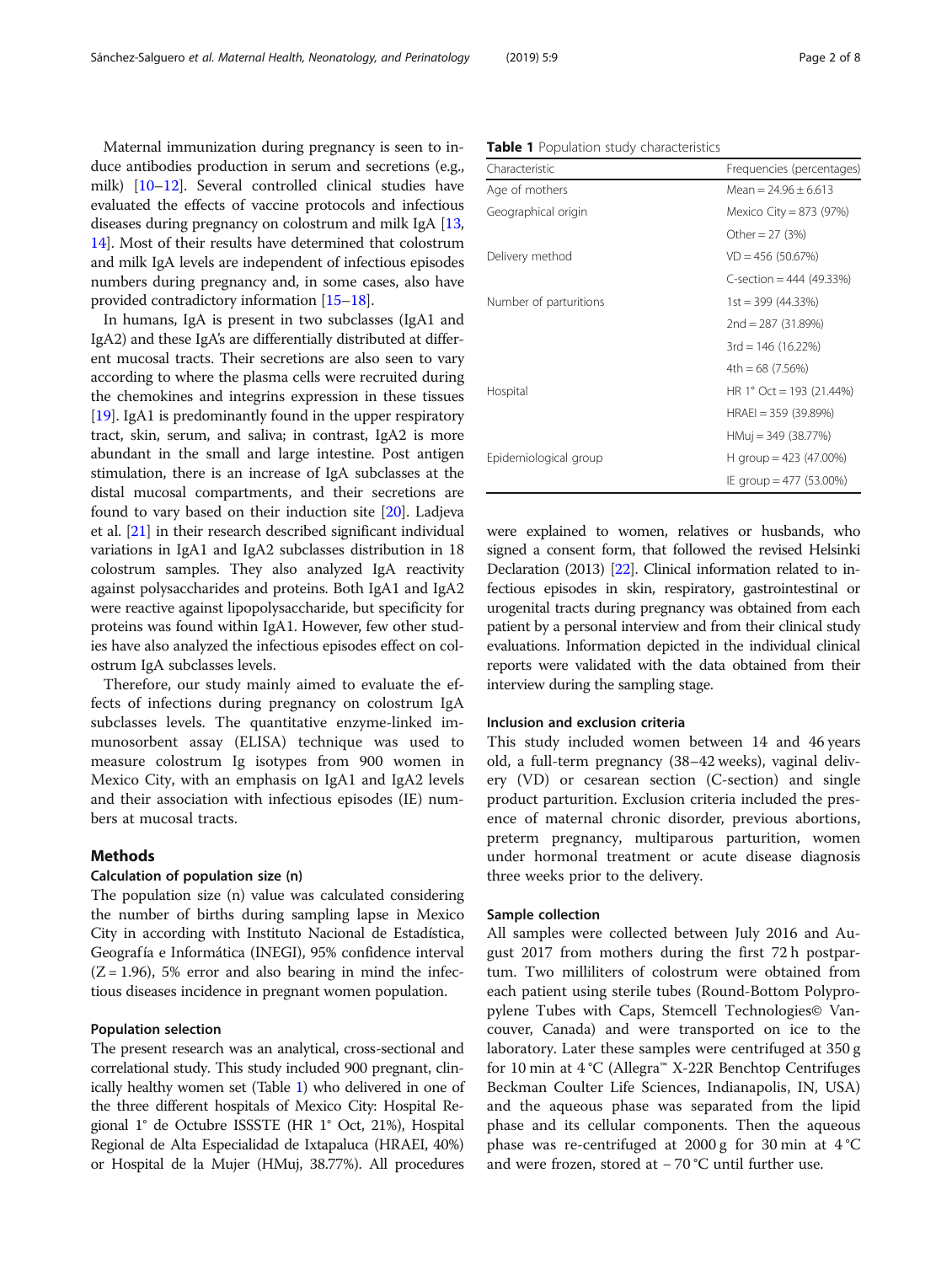#### Quantification of total immunoglobulins (total Ig)

The ELISA was used to quantify colostrum IgA, IgA1, IgA2, IgM and IgG concentrations. Ninety-six-well plates (Immuno Plate MaxiSorp, Thermo Scientific, NY, USA, Cat. Num. 1132249) were coated with 100 μL of capture monoclonal antibody (mouse anti-human Ig light chain, Abcam®, Cambridge, UK, Cat. Num. ab1942) in 1 μg/mL phosphate buffered saline (PBS) and were incubated overnight at 4 °C. Between each reaction step, the plates were washed with 200 μL of 0.5% polyoxyethylene sorbitan monolaurate (Tween 20, Sigma-Aldrich Company®, USA, Cat. Num. 9005-64-5) in PBS (PBS-T) for eight times. The nonspecific-binding free sites were blocked with 1% bovine serum albumin (BSA, Sigma-Aldrich Company®, USA, Cat. Num. 9048-46-8) diluted in PBS-T (200 μL per well) by incubation during 30 min at 37 °C. Samples were processed by 10-fold serial dilutions starting at ratios of 1:100, 1:1000 and 1:10,000. For standard curves  $100 \mu L$  of IgA1 (human protein IgA1, Abcam®, Cat. Num. ab91020), IgA2 (human protein IgA2, Abcam®, Cat. Num. ab91021), IgM (human protein IgM, Abcam®, Cat. Num. ab91117) or IgG (natural human IgG, Abcam®, Cat. Num. ab91102) standard solutions were added and incubated for 2 h at 37 °C. For specific Ig isotypes detection, 100 μL per well of biotinylated antibodies anti-IgA (rabbit polyclonal antibody, Abcam®, Cat. Num. ab97218), anti-IgA1 (monoclonal mouse antibody, Abcam®, Cat. Num. ab99796; 1:2500), anti-IgA2 (monoclonal mouse antibody, Abcam®, Cat. Num. ab128731; 1:2000), anti-IgM (monoclonal mouse antibody, Abcam® Cat. Num. ab49655) and anti-IgG (goat anti-human, Invitrogen®, Massachusetts, MA, USA, Cat. Num. 81–245,062) were added and incubated in the same experimental conditions. Later 100 μL streptavidin-horseradish peroxidase (HRP) complex (Streptavidin HRP, Abcam®, Cat. Num. ab7403) dilution was added and incubated for 1 h at 37 ° C. The presence of labeled antibodies was revealed using  $100 \mu L$  per well of chromogenic substrate  $3'3''-5-5$ -tetramethylbenzidine (TMB ELISA substrate, Abcam®, Cat. Num. 171523) and the reaction was terminated by adding 100 μL of 0.2 M sulfuric acid per well. Post this the absorbance was measured in a spectrophotometer Microplate ELISA plate reader (Sunrise, Tecan® TX, USA) at 450 nm. IgA, IgA1, IgA2, IgM or IgG standard curves were obtained for each plate to determine each sample concentration by absorbance interpolation and dilution factor. The results were finally expressed in total Ig isotype milligrams per colostrum milliliter (mg/mL).

#### Quantification of secretory immunoglobulins (SC-Ig)

The ELISA was also used to quantify total SC-IgA concentrations in colostrum. Ninety-six-well plates were coated with 100 μL of anti-human IgA (monoclonal antibody, Abcam®, Cat. Num. ab7400) in PBS and were incubated overnight at 4 °C. Washings, blocking and experimental samples addition are like the procedure described above. For the standard curve, purified human colostrum IgA (Natural human protein IgA from colostrum, Sigma-Aldrich® MO, USA, Cat. Num. I1010) was used. For specific SC-Ig detection,  $100 \mu L$  of biotinylated antibody anti-SC (Goat polyclonal antibody, Lifespan Biosciences®, Washington, WA, USA, Cat. Num. LS-C185086; 1:8000) in PBS was added per well and were incubated for an hour at 37 °C. The results were expressed in mg of SC-Ig per milliliter of colostrum.

#### Statistical analysis

Correlation between infections numbers during pregnancy and colostrum Ig levels were determined by Pearson rank correlation coefficient. Mean values and 95% confidence intervals were calculated for each group data. Ig concentration distribution was analyzed by Kolmogorov-Smirnov test. Comparison of Ig concentrations among samples was performed by non-parametric Mann Whitney U test for two grouped data or Kruskal-Wallis test for multiple grouped data. All statistical test and graphics were developed using statistical program GraphPad Prism (Graph-Pad® Software version 7, La Jolla, CA, USA).

# Results

# Population data

Nine hundred healthy women, with a mean age of 24 years at parturition, were included in this study. Fifty percent of women had delivered their newborn by VD and the rest by C-section (49.33%). Forty-four percent of women had their first child, second one (31.89%), third one (16.22%) and the rest (7.56%) were considered multiparous women. Forty-seven percent of total population were women without registered infectious episodes during pregnancy (H group) and 53% of the total population were women with at least one infectious episode associated with respiratory, gastrointestinal or urinary tracts or skin during pregnancy (IE group; Table [1\)](#page-1-0).

## IgA subclasses levels in human colostrum

The human colostrum IgA subclasses levels in Mexican population was measured by comparing the different IgA classes (IgA, SC-IgA, IgA1, and IgA2) against the other Ig's (IgG and IgM; Additional file [1:](#page-5-0) Figure S1). None of colostrum Ig levels were seen to present normal distributions. Using the results of the previous researches [[23](#page-6-0), [24\]](#page-6-0), we determined that IgA is the main isotype in colostrum. This study reported that IgA2 (mean =  $11.87 \pm 2.904$  mg/mL) concentration in the colostrum was slightly higher than IgA1 (mean =  $9.893 \pm$ 1.577 mg/mL). In comparison with IgA, IgG and IgM concentrations were reported to be lower (IgG =  $1.509 \pm$ 0.8227 and IgM =  $2.643 \pm 0.761$  $2.643 \pm 0.761$ ; Additional file 1: Figure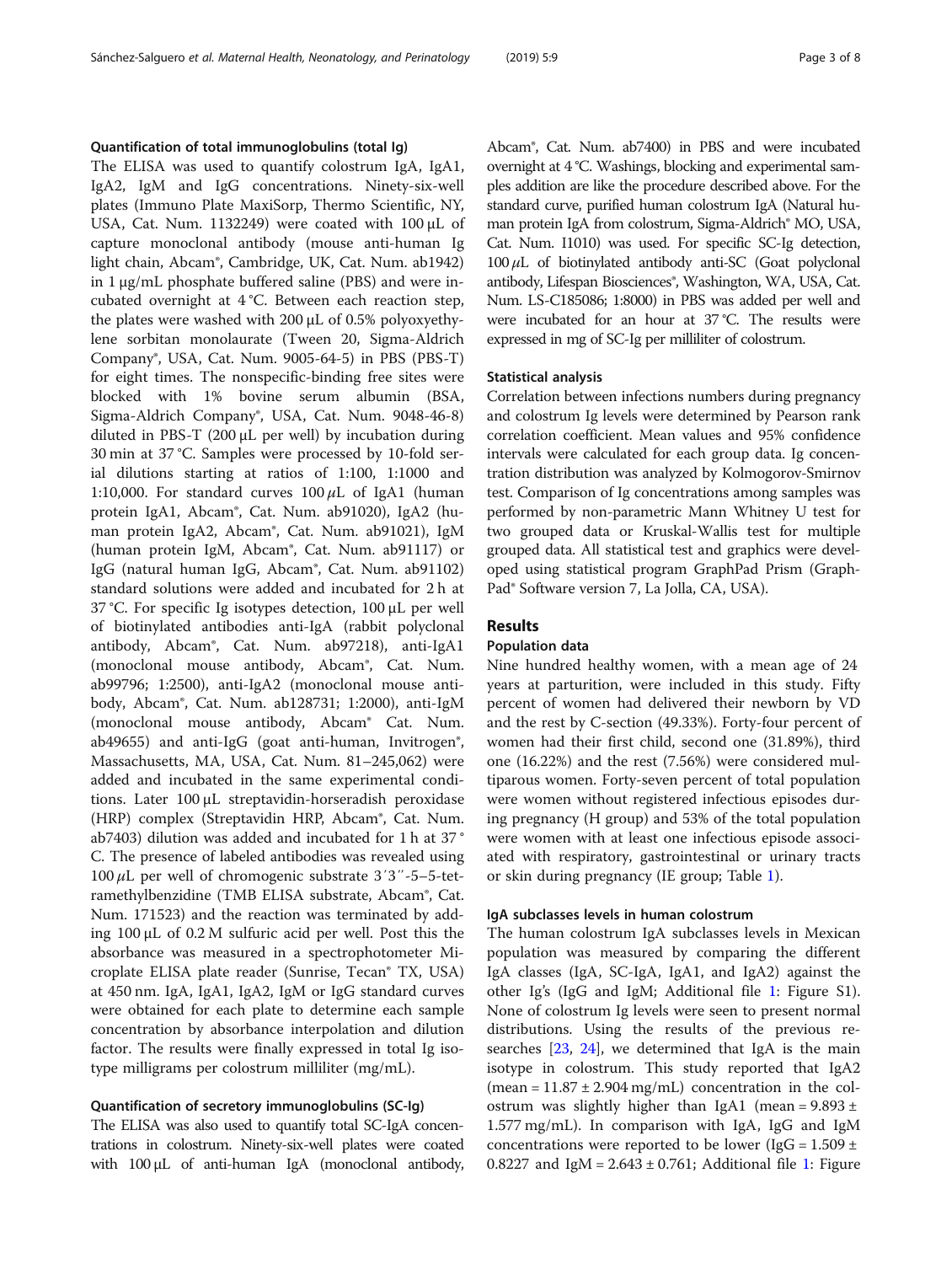S1 (a)). The total IgA levels in the colostrum (IgA mean  $= 24.76 \pm 3.472$  mg/mL) aided in concluding that 47.61% corresponded to the IgA2 and 39.95% to IgA1 (Additional file [1:](#page-5-0) Figure  $SL(\mathbf{b})$ ). Most of human colostrum IgA (90.75%) was seen to be associated with SC  $SC-IgA mean = 22.47 \pm 3.15 mg/mL$ .

# IgA subclass levels did not show variations among population descriptors

Many descriptors played a pivotal role in identifying the characteristics of the population analyzed. The following descriptors were included:

- The hospital from where the mothers were recruited (HR 1°, HRAEI and HMuj; Additional file [2:](#page-5-0) Figure  $S2(a)$ ).
- Delivery method: To check if physiological changes between delivery methods could affect the results (Additional file [2:](#page-5-0) Figure  $S_2(b)$ );
- Postpartum period: This variable was also evaluated as the protein functioning was seen to decrease in the colostrum with time (Additional file  $2$ : Figure S2(c));
- Mothers age and parturition number: Age and parturition number (1st or uniparous, 2nd, 3rd, 4th child or multiparous) were also evaluated to check if the outcomes were altered with age or if multiparous women recorded different Ig levels than uniparous women (Additional file [1](#page-5-0): Figure  $S2(d,e)$ ).

The IgA subclasses levels comparison data did not show any statistical differences between groups. Hence with the descriptor outcomes, we concluded that Ig levels were independent of the descriptors that were used to stratify the study population.

# Colostrum IgA subclass levels vary in women with IE during their pregnancy

Previous studies reported that there were no statistical differences among total IgA in colostrum that correlated with infectious episodes presence during pregnancy. However, IgA subclasses quantification and its relation to IE during pregnancy have still not been reported. Hence later, the colostrum IgA subclasses quantities were compared between the H and IE groups. Results showed that IgA, IgG and IgM levels did not reveal any differences between groups. However, IE group seem to show a variation in colostrum IgA1 and IgA2 concentrations when compared with the women of the H group (Fig. [1](#page-4-0)).

Data stratification of the characteristics between H and IE groups demonstrated that there was no difference in the Ig levels between both the groups (Additional file [3](#page-5-0): Figure S3). Hence from this point, the analysis was restricted to only evaluate Ig concentrations in colostrum between the two groups.

# Infectious episodes at specific mucosal tract increase colostrum IgA1 or IgA2 concentrations

We next determined the colostrum IgA subclasses concentration differences in the function of infectious episodes numbers associated in skin, mucosal compartments and urogenital tract. The results denoted that women who had infectious episodes in the respiratory tract had higher levels of colostrum IgA1 (H  $_{\text{group}}$  = 9.851 ± 1.569 mg/mL,<br>IE<sub>1</sub> = 9.925 ± 1.623 mg/mL, IE<sub>2</sub> = 11.87 ± 2.971 mg/mL,  $IE_1 = 9.925 \pm 1.623$  mg/mL,  $IE_3 = 10.43 \pm 2.09$  mg/mL and  $IE_4$  <sub>or more</sub> = 12.28  $\pm$  2.174 mg/mL; Fig. [2\(](#page-4-0)a)). Similar behavior was also recorded when the infectious episodes were also associated with skin (H  $_{\text{group}}$  = 9.851 ± 1.569 mg/mL, IE<sub>1</sub> = 10.54 ± 0.6067 mg/mL,  $IE_2 = 12.71 \pm 1.405$  mg/mL and  $IE_{3 \text{ or more}} = 15.95$  $\pm$  1.864 mg/mL; Fig. [2\(](#page-4-0)b)). In sharp contrast, IgA2 concentrations increased with infections numbers associated with gastrointestinal tract (H  $_{\text{group}} = 9.851 \pm 1.569 \text{ mg/mL}$ , IE<sub>1</sub>  $= 11.69 \pm 3.145$  mg/mL, IE<sub>2</sub> = 12.84  $\pm$  2.594 mg/mL, IE<sub>3</sub> =  $13.43 \pm 2.256$  mg/mLIE<sub>4</sub> = 14.87  $\pm$  1.359 mg/mL and IE<sub>5</sub> or more five or more IE =  $16.16 \pm 0.9687$  mg/mL; Fig. [3\(](#page-5-0)a)). However, in the cases of infectious episodes associated with the urogenital tract, concentrations of both IgA1 and IgA2 never showed any variations when compared with the H group (Fig.  $3(b)$  $3(b)$ ).

# **Discussion**

According to this study results, we found that the number of infectious episodes during pregnancy affected specific IgA subclass concentrations. However, the possible mechanisms involved to explain these differences was not studied. A mechanism to explain this study results may involve IgA subclasses precursor cells (IgA+ PC) migration from inductor sites to mammary glands during pregnancy.

Under hormonal regulation [\[25](#page-6-0)], progesterone allows chemokine (C-C motif) ligand 25 (CCL25) and CCL28 expression and this, in turn, is seen to increase the mucosal vascular addressin cell adhesion molecule 1 (MadCAM-1) production and its higher expression on mammary glands endothelium during the final trimester of pregnancy. Chemokine receptors and specific integrins, like integrin alpha-4/beta-7 ( $\alpha$ 4 $\beta$ 7) expression, may allow the IgA2+ PC cells to migrate to the mammary acini and reside there until lactation  $[26, 27]$  $[26, 27]$  $[26, 27]$ . At the same time, the estrogens are seen to induce and increase the vascular cell adhesion protein 1 (VCAM-1) production in the mammary gland, which may enhance the production of IgA1+ PC cells, with the expression of the integrin  $\alpha$ 4 $\beta$ 1.

IE occurrence during pregnancy would increase Ig amounts in colostrum, due to the accumulation effect for each infectious episode. In response to an infection, IgA1+ or IgA2+ PCs production and migration depend on induction site at mucosal compartments [\[28,](#page-6-0) [29](#page-6-0)]. Respiratory tract and skin are sites where IgA1 production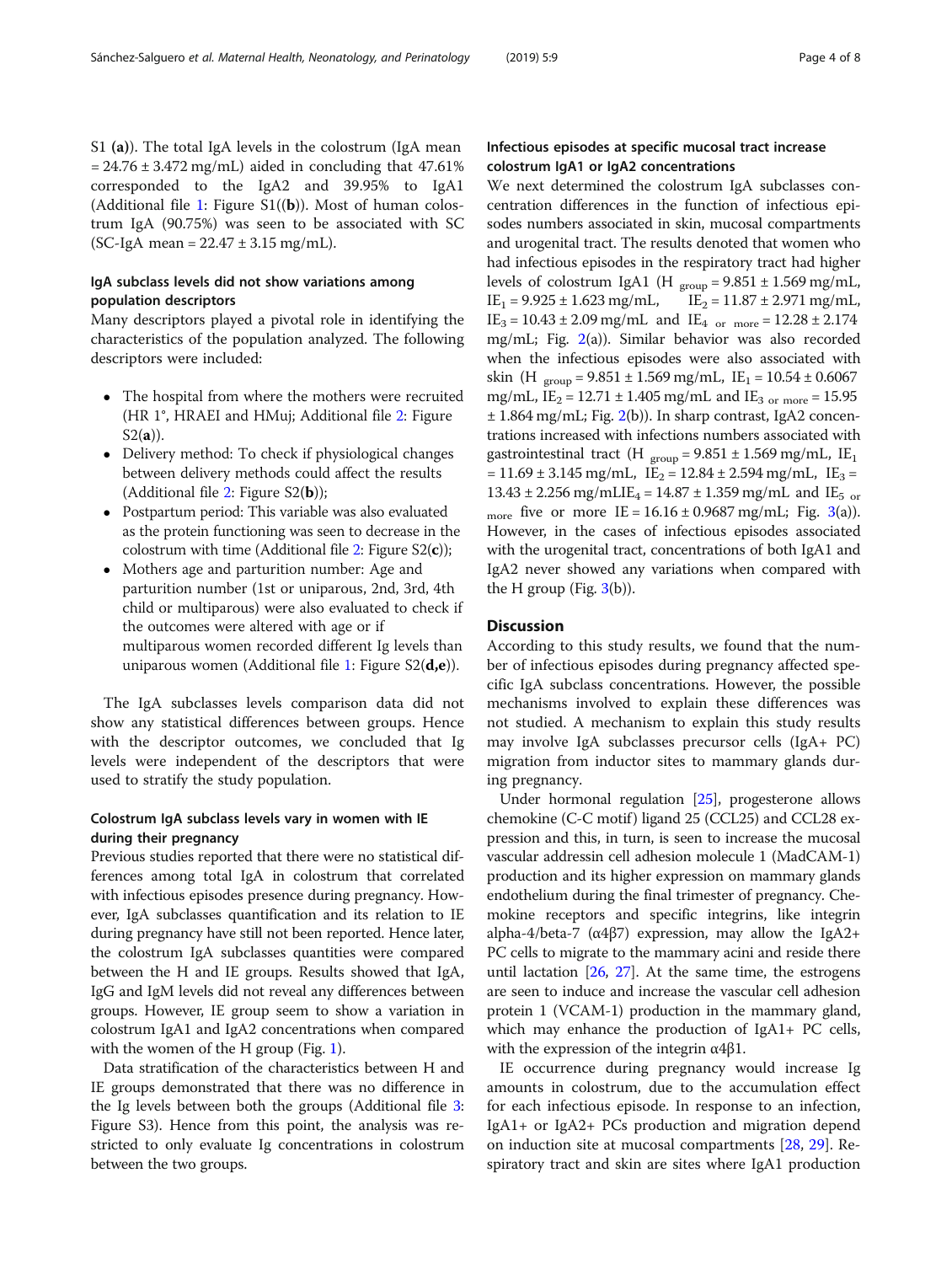<span id="page-4-0"></span>

is higher than IgA2  $[30]$ ; meanwhile, IgA2 is the subclass in higher proportion along gastrointestinal tract [\[31\]](#page-7-0).

Genitourinary tract is considered as an effector site of the immune response, without antibody-secreting cells significant recirculation to distal tissues. Antigen stimulations in this mucosa do not allow recirculation of secreting cells to other effector sites. Specific IgA subclass secretory cells arrival is favored only by an increase in the number of cells produced during infection. This characteristic may help to explain the absence of differences in colostrum IgA subclasses of women with IE in the genitourinary tract [[32](#page-7-0)], although further research regarding this finding are necessary.

Statistical correlation does not necessarily mean a cause-consequence relation between data. The results only indicate that there is an intimate relation between mechanisms, since, biological processes are more complex and may involve more than two variable factors [[33\]](#page-7-0). To demonstrate cause-consequence relation, more studies are necessary. As a clinical researching work, the current study had important limitations: it was based on infectious episodes incidence that mothers remembered and reported during their pregnancy, without considering others epidemiologic characteristics, like pregnancy time-lapse, duration and infection etiology. For this, a more systematic clinical study would be necessary to



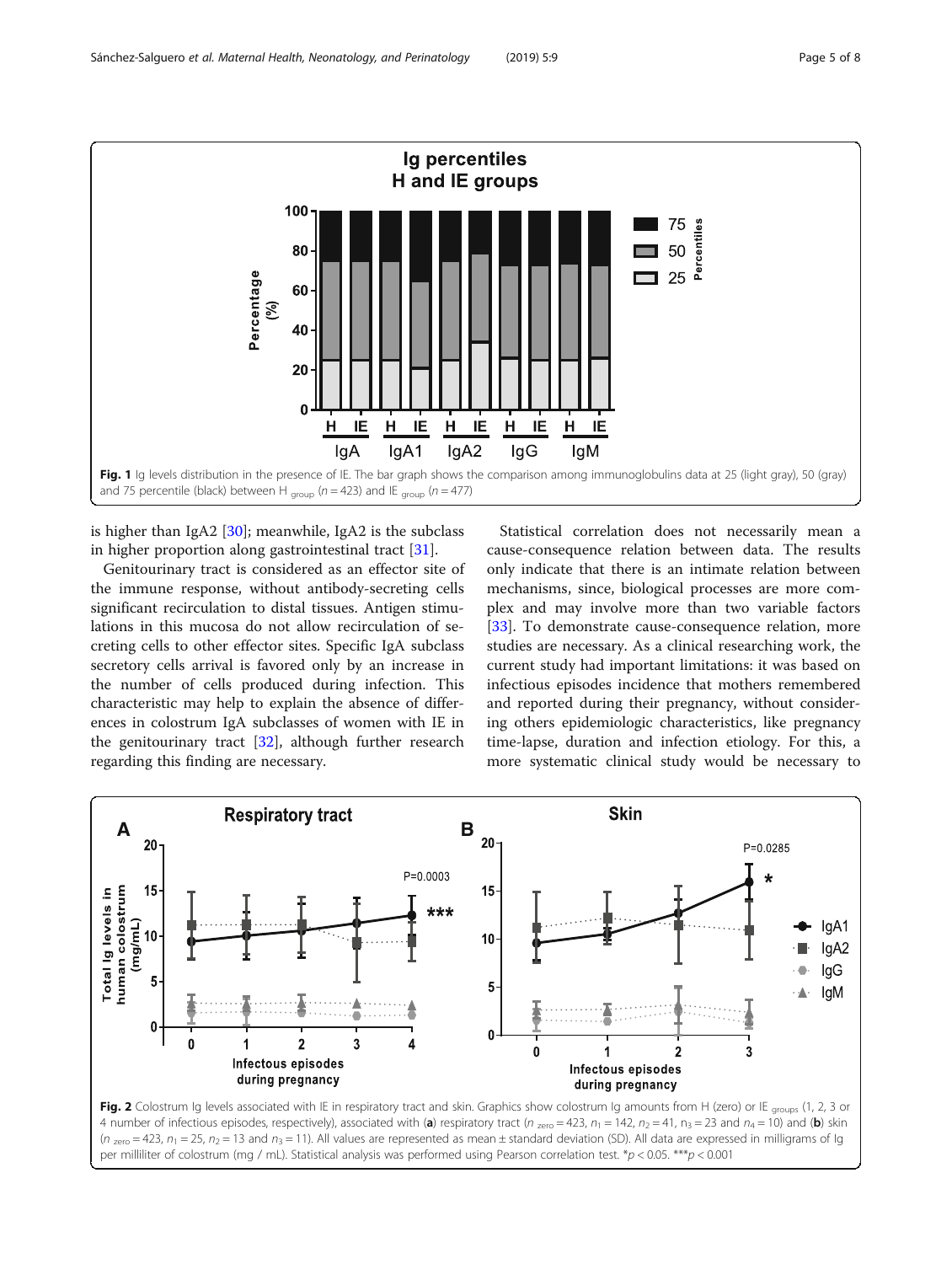<span id="page-5-0"></span>

demonstrate a correlation between infections during pregnancy and its role in the maternal transference of specific IgA subclasses in mothers and babies during the first stages of life.

This research results provide pieces of evidence and additional information that contribute to solving controversial data about the effect of infections during pregnancy on Ig induction in mother and in her colostrum. This result is seen to help in establishing better programs of vaccination during pregnancy, delivery and/or after birth to induce and improve the protection of the mothers and newborns.

# Conclusion

The research outcomes aid in providing evidence to understand the effect of infections during pregnancy. Therefore, the same results can also suggest possible effects that specific IgA subclasses production would have on newborn protection. This research article provided experimental evidence in which episodes of infection effects in women during pregnancy has on the levels of IgA1 and IgA2 in colostrum.

# Additional files

[Additional file 1:](https://doi.org/10.1186/s40748-019-0104-x) Figure S1. Quantification of the total Ig and SC-Ig present in colostrum. (a) The bar chart shows similar amounts of total IgA subclasses in colostrum,  $n = 900$ . (b) Comparative amounts of IgA types in colostrum (IgA, SC-IgA, IgA1 and IgA2),  $n = 900$ . Bars indicate mean  $\pm$  SD. All data are expressed in milligrams of Ig per milliliter of colostrum (mg / mL). (PPTX 96 kb)

[Additional file 2:](https://doi.org/10.1186/s40748-019-0104-x) Figure S2. Stratification of colostrum Ig levels in function of population descriptors. The bar chart shows comparative amounts of Ig in colostrum in function of (a) hospitals: HR 1° Oct ( $n = 175$ ), HRAEI ( $n = 376$ ) and HMuj ( $n = 349$ ) and (b) delivery methods: VD ( $n = 457$ ), C-section ( $n = 429$ ) and non-specified ( $n = 14$ ). Results are shown as mean  $\pm$ SD. Statistical analysis was performed using the Mann-Whitney U test for non-parametric two independent data. Graphs points and lines shows comparison of Ig levels in function of (c) hours postpartum, since delivery moment (birth time is indicated with a black arrow) at 1–72 h postpartum; (d) Age of mothers range from 16 to 43 years old and (e) in function of number of parturition. Results are shown as mean ± SD. Statistical analysis was performed using Kruskal Wallis rank test for non-parametric > 2 independent data. No statistical difference was found in any case, hence multiple corresponding post hoc test was not performed. (PPTX 361 kb)

[Additional file 3:](https://doi.org/10.1186/s40748-019-0104-x) Figure S3. Population descriptors between H and IE groups. The bar chart shows comparative amounts of Ig in colostrum between H ( $n = 423$ ) and IE <sub>groups</sub> ( $n = 477$ ) groups. Hospitals: (a) H <sub>group</sub> (HR 1° Oct ( $n = 25$ ), HRAEI ( $n = 117$ ) and HMuj ( $n = 281$ )) and (b) IE <sub>group</sub> (HR 1° Oct ( $n$  $=$  168), HRAEI (n = 242) and HMuj (n = 68)). Delivery methods: (c) H  $_{\text{group}}$  (VD  $(n = 246)$ , C-section (n = 170) and non-specified (n = 7) and (d) IE  $_{\text{group}}$  (VD (n  $=$  211), C-section ( $n = 259$ ) and non-specified ( $n = 7$ )). Results are shown as mean ± SD. Statistical analysis was performed using Mann-Whitney U test for non-parametric two independent data. Graphs points and lines display the comparison of Ig levels in colostrum between H ( $n = 423$ ) and IE ( $n = 477$ ) groups. Postpartum hours: (e) H group (birth time is indicated with a black arrow) at 1–72 h postpartum and (f) IE group (birth time is indicated with a black arrow) at 1-72 h postpartum. Parturition number: (g) H group and (h) IE group parturition episodes. Age of mothers: (i) H  $_{\text{group}}$  (16-43y) and (j) IE  $_{\text{group}}$ (16-43y). Results are presented as mean ± SD. Statistical analysis was performed using Kruskal Wallis rank test for non-parametric > 2 independent data. No statistical difference was observed in any case, hence multiple corresponding post hoc test was not conducted. (PPTX 595 kb)

#### Abbreviations

C-section: cesarean section; ELISA: enzyme linked immunosorbent assay; IE: infectious episodes; IgA: immunoglobulin A; IgA1: immunoglobulin A subclass 1; IgA2: immunoglobulin A subclass 2; INEGI: Instituto de Estadística, Geografía e Informática; ISSSTE: Instituto de Seguridad y Servicios Sociales de los Trabajadores del Estado; VD: vaginal delivery

#### Acknowledgments

The authors would like to thank the women who participated in this study. The authors also thank Zeltzin Arisvet Mendoza-Juárez and Maria Inés Valdivia-Hernández for carrying out the colostrum sampling process at HRAEI and HR 1° Oct, respectively.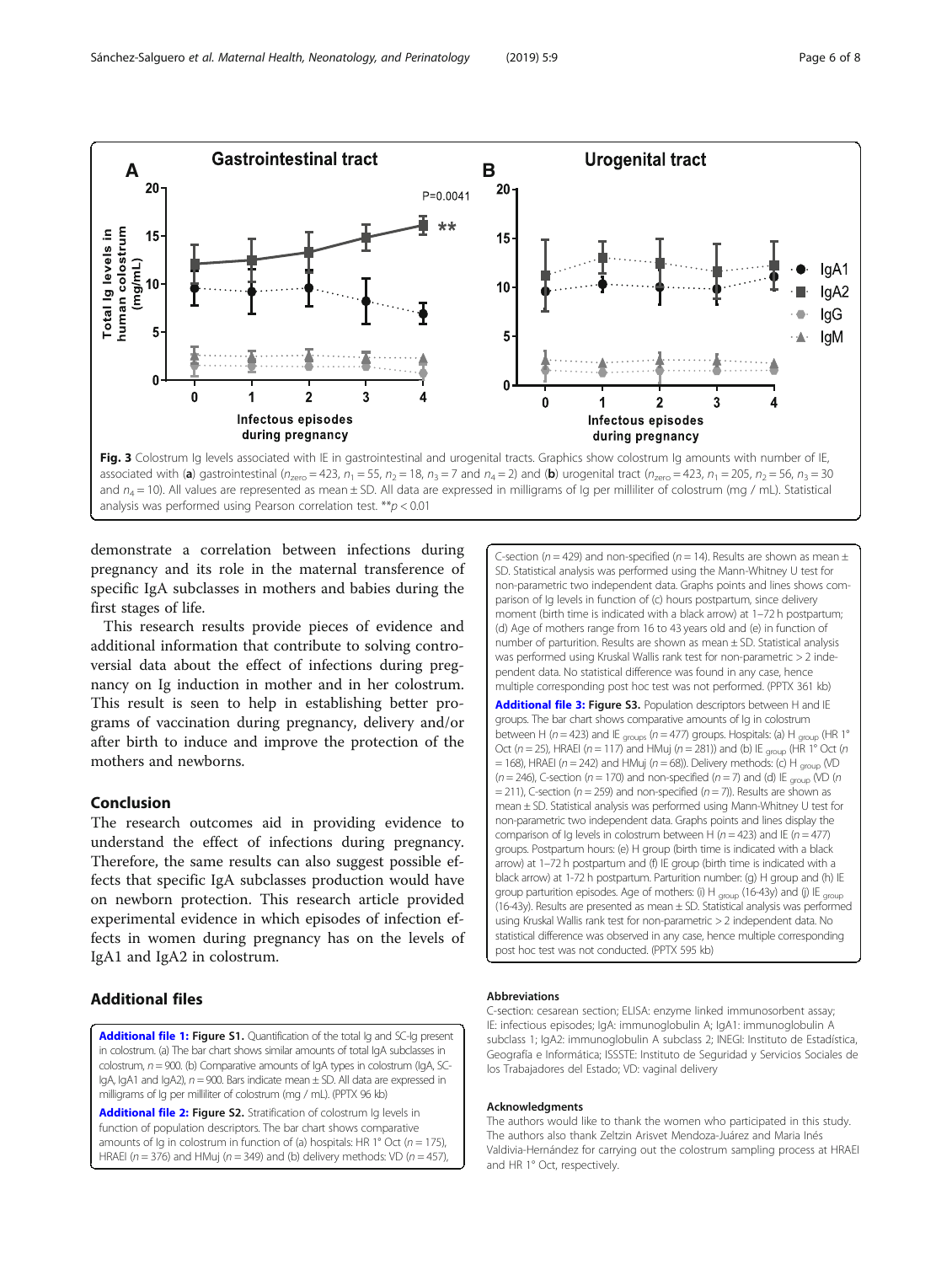#### <span id="page-6-0"></span>Funding

This research was supported by grants from Consejo Nacional de Ciencia y Tecnología (CONACYT), Mexico (PDCPN 2015/900) to LSA and Programa de Apoyo a Proyectos de Investigación e Innovación Tecnológica (PAPIIT) UNAM, Mexico (IA206117) to JCAM. ESS received a scholarship (592631) from CONACYT.

#### Availability of data and materials

Datasets used and analyzed during this study can be obtained from the corresponding author on request.

#### Author's contributions

ESS performed experiments, analyzed the data, interpreted the results and wrote the manuscript. GKMR contributed to the acquisition of samples, collected clinical information and analyzed the data. JCAM, ACV, XVD, VMCV, and MRTB supervised the sampling of the colostrum, provided clinical information and registered the protocol in their institutions. HRR provided technical help. LSA conceived and designed the study, wrote and revised the final version of the manuscript. All authors read and approved the final manuscript.

#### Ethics approval and consent to participate

The study protocol was approved by the Research and Ethics Reviewing Board of Protocols from HR 1° Oct (with number 090201/14.1/086/2017), HRAEI (FESZ/DEP/CI/163/16) and HMuj (HM-INV/2016–015).

#### Consent for publication

Not applicable.

#### Competing interests

No potential conflict of interest was reported by the authors.

## Publisher's Note

Springer Nature remains neutral with regard to jurisdictional claims in published maps and institutional affiliations.

#### Author details

<sup>1</sup>Department of Molecular Biomedicine, Center for Research and Advanced Studies (CINVESTAV), National Polytechnic Institute (IPN), Mexico City, Mexico. <sup>2</sup>Interdisciplinary Center for Health Sciences, Milpa Alta Unit (CICSUMA), National Polytechnic Institute (IPN), Mexico City, Mexico. <sup>3</sup>School of Higher Studies Zaragoza, National Autonomous University of Mexico (UNAM), Regional Hospital of High Specialty of Ixtapaluca (HRAEI), Mexico City, Mexico. <sup>4</sup>Faculty of Medicine, Plan of Combined Studies in Medicine (PECEM), National Autonomous University of Mexico (UNAM), Mexico City, Mexico. <sup>5</sup> Women's Hospital, Ministry of Health (SSA), Mexico City, Mexico.<br><sup>6</sup> Departments of Gynecology and Genemic Medicine, Pegippal Hespital. Departments of Gynecology and Genomic Medicine, Regional Hospital 1° de Octubre, Institute of Security and Social Services of State Workers (ISSSTE), Mexico City, Mexico.

# Received: 23 October 2018 Accepted: 12 May 2019 Published online: 11 June 2019

#### References

- 1. Kollmann TR, Kampmann B, Mazmanian SK, Marchant A, Levy O. Protecting the newborn and young infant from infectious diseases: lessons from immune ontogeny. Immunity. 2017;46:350–63. [https://doi.org/10.1016/j.](https://doi.org/10.1016/j.immuni.2017.03.009) [immuni.2017.03.009](https://doi.org/10.1016/j.immuni.2017.03.009).
- 2. Godhia ML, Patel N. Colostrum its composition, benefits as a nutraceutical - a review. Curr Res Nutr Food Sci. 2013;1:37–47. [https://doi.org/10.12944/](https://doi.org/10.12944/CRNFSJ.1.1.04) [CRNFSJ.1.1.04.](https://doi.org/10.12944/CRNFSJ.1.1.04)
- Ballard O, Morrow AL. Human milk composition. nutrients and bioactive factors Pediatr Clin North Am. 2013;60:49–74. [https://doi.org/10.1016/j.pcl.](https://doi.org/10.1016/j.pcl.2012.10.002) [2012.10.002.](https://doi.org/10.1016/j.pcl.2012.10.002)
- 4. Hurley W. Perspectives on immunoglobulins in colostrum and milk. Nutrients. 2011;3(4):442–74. <https://doi.org/10.3390/nu3040442>.
- 5. Demers-Mathieu V, Underwood M, Beverly R, Nielsen S, Dallas D. Comparison of human milk immunoglobulin survival during gastric digestion between preterm and term infants. Nutrients. 2018;10:631. [https://](https://doi.org/10.3390/nu10050631) [doi.org/10.3390/nu10050631](https://doi.org/10.3390/nu10050631).
- 6. Brandtzaeg P. Secretory IgA: designed for anti-microbial defense. Front Immunol. 2013;6(4):222. <https://doi.org/10.3389/fimmu.2013.00222> 2013.. eCollection
- 7. Macpherson AJ, Yilmaz B. Antibodies that lIgAte our intestinal microbes. Sci Immunol 2018;3eaat4037. <https://doi.org/10.1126/sciimmunol.aat4037>.
- 8. Rajani PS, Seppo AE, Järvinen KM. Immunologically active components in human milk and development of atopic disease, with emphasis on food allergy, in the pediatric population. Front Pediatr. 2018;6:218. [https://doi.org/](https://doi.org/10.3389/fped.2018.00218) [10.3389/fped.2018.00218.](https://doi.org/10.3389/fped.2018.00218) eCollection 2018.
- Victora C, Bahl R, Barros A, et al. Breastfeeding in the 21st century: epidemiology, mechanisms and lifelong effect. Lancet. 2016;387:475–90. [https://doi.org/10.1016/S0140-6736\(15\)01024-7.](https://doi.org/10.1016/S0140-6736(15)01024-7)
- 10. Omer SB. Maternal Immunization. N Engl J Med. 2017;376:1256–67. [https://](https://doi.org/10.1056/NEJMra1509044) [doi.org/10.1056/NEJMra1509044](https://doi.org/10.1056/NEJMra1509044).
- 11. Marchant A, Sadarangani M, Garand, et al. Maternal immunisation: collaborating with mother nature. The Lancet Infectious Diseases. 17(7): e197–208. [https://doi.org/10.1016/S1473-3099\(17\)30229-3](https://doi.org/10.1016/S1473-3099(17)30229-3).
- 12. Healy CM. Vaccines in pregnant women and research initiatives. Clin Obstret Gynecol. 2012;55(2):474–86. [https://doi.org/10.1097/GRF.](https://doi.org/10.1097/GRF.Ob013e31824f3acb) [Ob013e31824f3acb](https://doi.org/10.1097/GRF.Ob013e31824f3acb).
- 13. De Schutter S, Maertens K, Baerts L, et al. Quantification of vaccine-induced anti pertussis toxin secretory IgA antibodies in breast milk: comparison of different vaccination strategies in women. Pediatr Infect Dis J. 2015;34:e149–52.
- 14. Schlaudecker EP, Steinhoff MC, Omer SB, et al. IgA and neutralizing antibodies to influenza a virus in human milk: a randomized trial of antenatal influenza immunization. PLoS One. 2013;8:e70867.
- 15. Maertens K, De Schutter S, Braeckman T, et al. Breastfeeding after maternal immunisation during pregnancy: providing immunological protection to the newborn: a review. Vaccine. 2014;32:1786–92. [https://doi.org/10.1016/j.](https://doi.org/10.1016/j.vaccine.2014.01.083) [vaccine.2014.01.083](https://doi.org/10.1016/j.vaccine.2014.01.083).
- 16. Hassiotou F, Hepworth A, Metzger P, et al. Maternal and infant infections stimulate a rapid leukocyte response in breastmilk. Clin Transl Immunology. 2013;2:e3. [https://doi.org/10.1038/cti.2013.1.](https://doi.org/10.1038/cti.2013.1)
- 17. Petrechen L, Zago F, Sesso M, et al. Levels, and complexity of IgA antibody against oral bacteria in samples of human colostrum. Immunobiology. 2015; 220(1):142–6. <https://doi.org/10.1016/j.imbio.2014.08.009>.
- 18. Dias E, Rodrigues D, Geraldo-Martins V, Nogueira R. Analysis of colostrum IgA against bacteria involved in neonatal infections. Einstein (Sao Paulo). 2017;15(3):256–61. [https://doi.org/10.1590/S1679-45082017AO3958.](https://doi.org/10.1590/S1679-45082017AO3958)
- 19. Woof J, Russell M. Structure and function relatioships in IgA. Mucosal Immunol. 2017;4(6):590–7. <https://doi.org/10.1038/mi.2011.39>.
- 20. Pakkanen S, Kantele J, Moldoveanu Z, et al. Expression of homing receptors on IgA1 and Iga2 plasmablasts in blood reflects differential distribution of IgA1 and IgA2 in various body fluids. Clin Vaccine Immunol. 2010;17(3):393– 401. [https://doi.org/10.1128/CVI.00475-09.](https://doi.org/10.1128/CVI.00475-09)
- 21. Ladjeva I, Peterman JH, Mestecky J. IgA subclasses of human colostral antibodies specific for microbial and food antigens. Clin Exp Immunol. 1989;78(1):85–90.
- 22. World Medical Association. World medical association declaration of Helsinki: ethical principles for medical research involving human subjects. JAMA. 2013;310(20):2191–4.
- 23. Mickleson K, Moriarty K. Immunoglobulin levels in human colostrum and milk. J Pediatric Gastrointestinal Nutr. 1982;1(3):381–4.
- 24. Rodriguez-Camejo C, Puyol A, Fazio L, et al. Antibody profile of colostrum and the effect of processing in human milk banks: implications in immunoregulatory properties. J Hum Lact. 2018 Feb;34(1):137e47. [https://](https://doi.org/10.1177/0890334417706359) [doi.org/10.1177/0890334417706359.](https://doi.org/10.1177/0890334417706359)
- 25. Brisken C. O'Malley B. Hormone action in the mammary gland Cold Spring Harb Perspect. 2010;12:a003178. [https://doi.org/10.1101/cshperspect.a003178.](https://doi.org/10.1101/cshperspect.a003178)
- 26. Bourges D, Meurens F, Berri M, et al. New insights into the dual recruitment of IgA (+) B cells in the developing mammary gland. Mol Immunol. 2008; 45(12):3354–62. [https://doi.org/10.1016/j.molimm.2008.04.017.](https://doi.org/10.1016/j.molimm.2008.04.017)
- 27. Low E, Zagieboyloa L, Martinoa B, Wilson E. IgA ASC accumulation to the lactating mammary gland is dependent on VCAM-1 and alpha4 integrins. Mol Immunol. 2010;47(7–8):1608–12. <https://doi.org/10.1016/j.molimm.2010.01.015>.
- 28. Yekyung S, Nicole HL, Lusijah S, et al. Trafficking receptor signatures define blood plasmablasts responding to tissue-specific immune challenge. JCI insight. 2017;2(6):e90233. <https://doi.org/10.1172/jci.insight.90233>.
- 29. Brandtzaeg P. The mucosal immune system and its integration with the mammary glands. J Pediatr. 2010;156(Suppl2):S8–S15. [https://doi.org/10.](https://doi.org/10.1016/j.peds.2009.11.014) [1016/j.peds.2009.11.014](https://doi.org/10.1016/j.peds.2009.11.014).
- 30. Brandtzaeg P, Baekkevold E, Farstad I, et al. Regional specialization in the mucosal immune system: what happens in the microcompartments? Immunol Today. 1999;20(3):141–51. [https://doi.org/10.1016/j.jpeds.2009.11.](https://doi.org/10.1016/j.jpeds.2009.11.014) [014.](https://doi.org/10.1016/j.jpeds.2009.11.014)